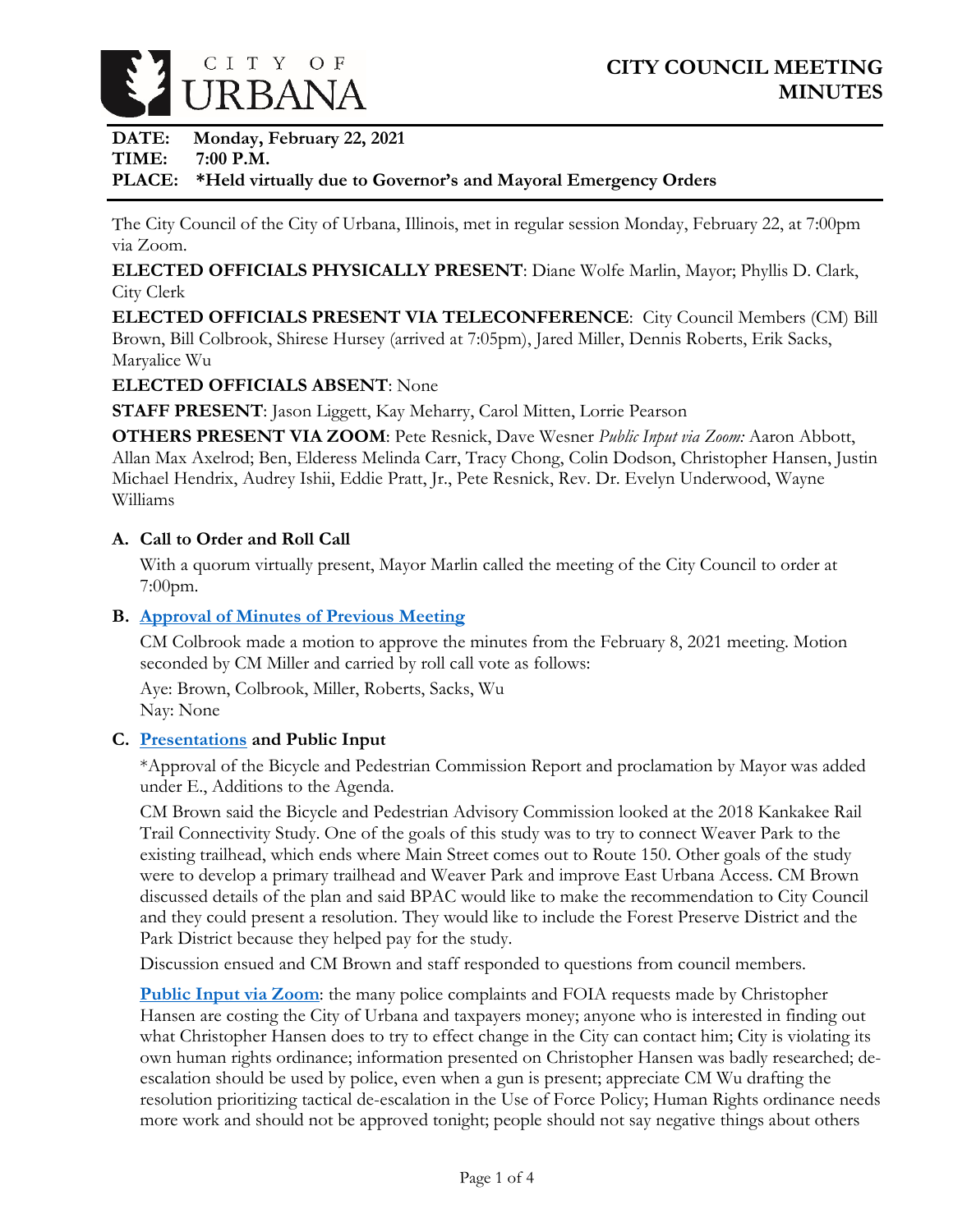just because there is an election; de-escalation by police is necessary; recognize and appreciate the work done by City staff and Mayor; tone of public input has turned nasty and mean and council members have handled the negative input with professionalism and grace; disgusted by derogatory comments from individuals during public input and council should take action to stop it; disagree with the ordinance annexing property at 2005 North Willow Road because it is a single property and the owners will have access to City services but some surrounding properties will not; city council members should be on-screen during public input; information about a Taser incident by Urbana police in 2019 has been suppressed; make sure to donate to the food pantries across Urbana and Champaign; submitted a document with updates to the Use of Force Policy and also sent recommendations for the de-escalation resolution; intimidated by police officers wearing guns; vote on Human Relations Ordinance could make city officials less accountable and the City will be free to excuse itself; de-escalation resolution is inadequate.

Proclamation declaring Supermarket Employee Day – Mayor Marlin proclaimed Monday, February 22, 2021 Supermarket Employee Day in the City of Urbana. This was presented in two different grocery stores and read in English and Spanish.

# **D**. **[Council Input and Communications](https://www.city.urbana.il.us/Scripts/CouncilVideo/Video.asp?v=/_Video/City_Council/2021/20210222/04._Council_Input_and_Communications.mp4)**

In response to Christopher Hansen's remark that she thought it was a good idea to have background checks for jobs, CM Hursey clarified that she was speaking about specific positions.

CM Hursey also voiced her disappointment in Carle for the lack of organization and work to make sure people in her community will be vaccinated.

### **E [Additions to the Agenda](https://www.city.urbana.il.us/Scripts/CouncilVideo/Video.asp?v=/_Video/City_Council/2021/20210222/01._Start_of_Meeting.mp4)**

\*Mayor Marlin announced the addition of a presentation of the Kickapoo Rail Trail from CM Brown, chair of the Bicycle and Pedestrian Advisory Commission (BPAC) and a proclamation for National Supermarket Employee Day. She asked for a motion and second to add those items to the agenda. CM Wu moved to add the presentation from BPAC and the proclamation to the agenda, which was seconded by CM Roberts and carried by roll call vote as follows:

Aye: Brown, Colbrook Miller, Roberts, Sacks Wu Nay: None

#### **F**. **Unfinished Business**

There was none.

### **G**. **Reports of Standing Committees**

### **Committee of the Whole** – *Council Member Dennis Roberts*

1. **Consent Agenda**

**[Resolution No. 2021-02-006R](https://www.city.urbana.il.us/Scripts/CouncilVideo/Video.asp?v=/_Video/City_Council/2021/20210222/05._Consent_Agenda.mp4)**: A Resolution Approving a City of Urbana Community Development Block Grant Program Agreement (First followers Welcome Home Program)

CM Roberts moved to approve Resolution No. 2021-02-006R and Ordinance No. 2021-02-004 as forwarded from Committee. Motion seconded by CM Wu.

CM Wu moved to have Ordinance No. 2021-02-004 removed from the Consent Agenda because she had questions about it. Motion to remove Ordinance No. 2021-02-004 off the Consent Agenda was seconded by CM Roberts and carried by roll call vote as follows:

Aye: Brown, Colbrook, Hursey, Miller, Roberts, Sacks, Wu Nay: None

The motion to approve Resolution No. 2021-02-006R was carried by roll call vote as follows: Aye: Brown, Colbrook, Hursey, Miller, Roberts, Sacks, Wu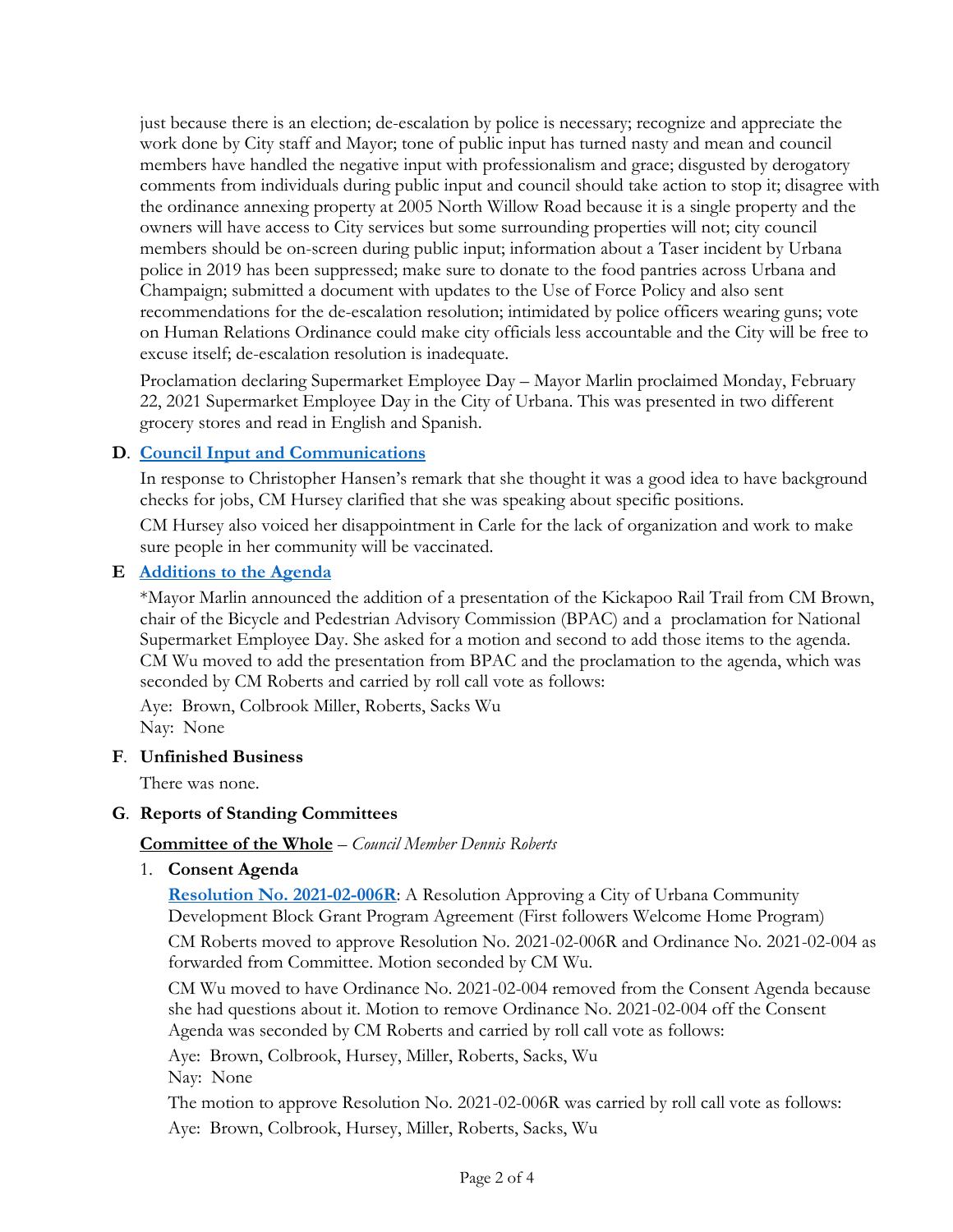Nay: None

### 2. **Regular Agenda**

a. **[Ordinance No. 2021-02-004](https://www.city.urbana.il.us/Scripts/CouncilVideo/Video.asp?v=/_Video/City_Council/2021/20210222/05._Consent_Agenda.mp4)**: An Ordinance Annexing Certain Territory to the City of Urbana (2005 North Willow Road / Michele R. and William R. Scott)

CM Roberts moved to approve Ordinance No. 2021-02-004. Motion seconded by CM Wu. There was discussion about the other properties surrounding 2005 North Willow Road and whether it was planned to reach out to owners of the surrounding properties about possible annexation of those in the future. Community Development Director Lorrie Pearson responded that her department will reach out to surrounding properties over time about possible annexation to the City.

The motion to approve Ordinance No. 2021-02-004 was carried by roll call vote as follows: Aye: Brown, Colbrook, Hursey, Miller, Roberts, Sacks, Wu Nay: None

b. **[Resolution No. 2021-02-007R](https://www.city.urbana.il.us/Scripts/CouncilVideo/Video.asp?v=/_Video/City_Council/2021/20210222/06._Resolution_2021-02-007R.mp4)**: A Resolution Prioritizing Tactical De-escalation in the Use of Force Policy and Police Transparency in Urbana

CM Roberts made a motion to approve this resolution as forwarded from Committee. CM Wu seconded the motion.

CM Wu remarked on comments made about this resolution during public input, saying the purpose of the resolution was not to go through the entire use of force policy, but to state the intent of City Council and how they would like to see the use of force policy move forward. CM Wu said as far as the number of people of the Use of Force Committee, there hasn't been discussion about the process for that committee. She suggested once there is a process, that it be brought forward to Council provide input on the process and selection of the civilian board member, and for approval of the potential board member. CM Wu thought it would also be a good idea for the Police Department to provide a use of force report to council every quarter or every six months.

Discussion about frequency of reports and the number of civilian members on the Committee and possibly changing the civilian member to say at least one civilian member on the committee.

CM Miller moved to amend Section 3 of Resolution No. 2021-02-007R adding in the second sentence "At a minimum the annual report shall include". CM Wu suggested adding "in addition, a quarterly report will be provided to City Council with aggregated results of data that is sent to the State" inserted before the last sentence in Section 3. CM Wu seconded the motion to amend Resolution No. 2021-02-007R. Motion carried by roll call vote as follows: Aye: Brown, Colbrook, Hursey, Miller, Roberts, Sack, Wu

Nay: None

The motion and second to approve Resolution No. 2020-02-007R were carried by roll call vote as follows:

Aye: Brown, Colbrook, Hursey, Miller, Roberts, Sack, Wu Nay: None

c. **[Ordinance No. 2021-01-003](https://www.city.urbana.il.us/Scripts/CouncilVideo/Video.asp?v=/_Video/City_Council/2021/20210222/07._Ordinance_2021-01-003.mp4)**: An Ordinance Amending City Code Chapter 12 (Exceptions to the Human Rights Ordinance)

CM Roberts moved Ordinance No. 2021-01-003, which came to council with no recommendation. The motion was seconded by CM Brown.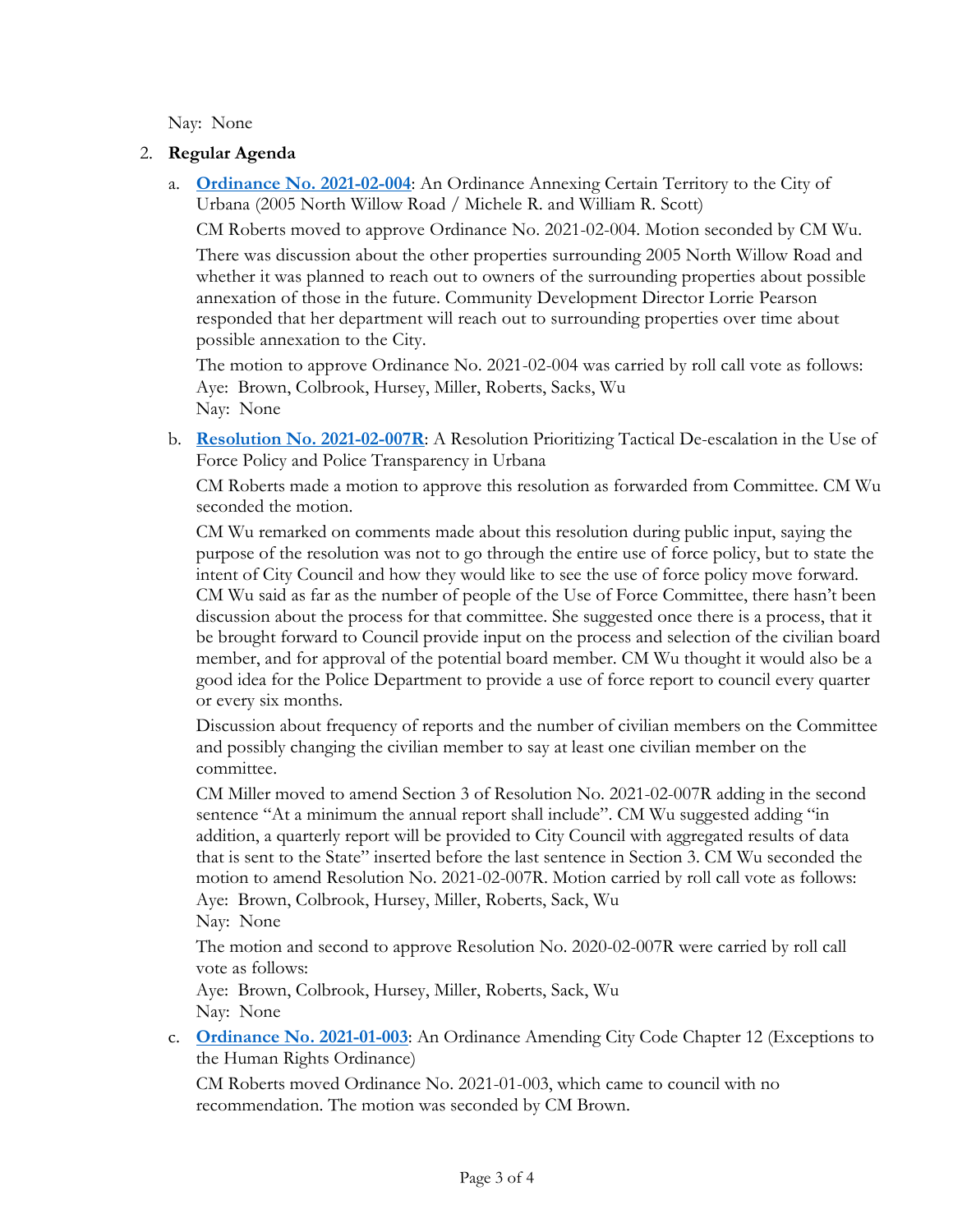City Administrator Carol Mitten discussed some of the possible changes, with input from council members. Pete Resnick, a member of the Human Relations Commission joined the discussion, made suggestions and answered questions. It was suggested that this ordinance be brought back to Committee of the Whole for changes and further discussion.

After discussion CM Roberts withdrew his original motion. A motion to bring Ordinance No. 2021-01-003 back to the Committee of the Whole was made by CM Hursey, seconded by CM Wu and carried by roll call vote as follows:

Aye: Brown, Colbrook, Hursey, Miller, Roberts, Sack, Wu Nay: None

### **H**. **Reports of Special Committees**

There were none.

#### **I**. **Reports of Officers**

There were none.

#### **J. New Business**

There was none.

#### **K. Adjournment**

With no further business before council, Mayor Marlin declared this virtual meeting adjourned at 9:04pm.

Kay Meharry Recording Secretary

This meeting was recorded and is [viewable on-demand.](https://www.urbanaillinois.us/node/9076)

Minutes Approved: March 22, 2021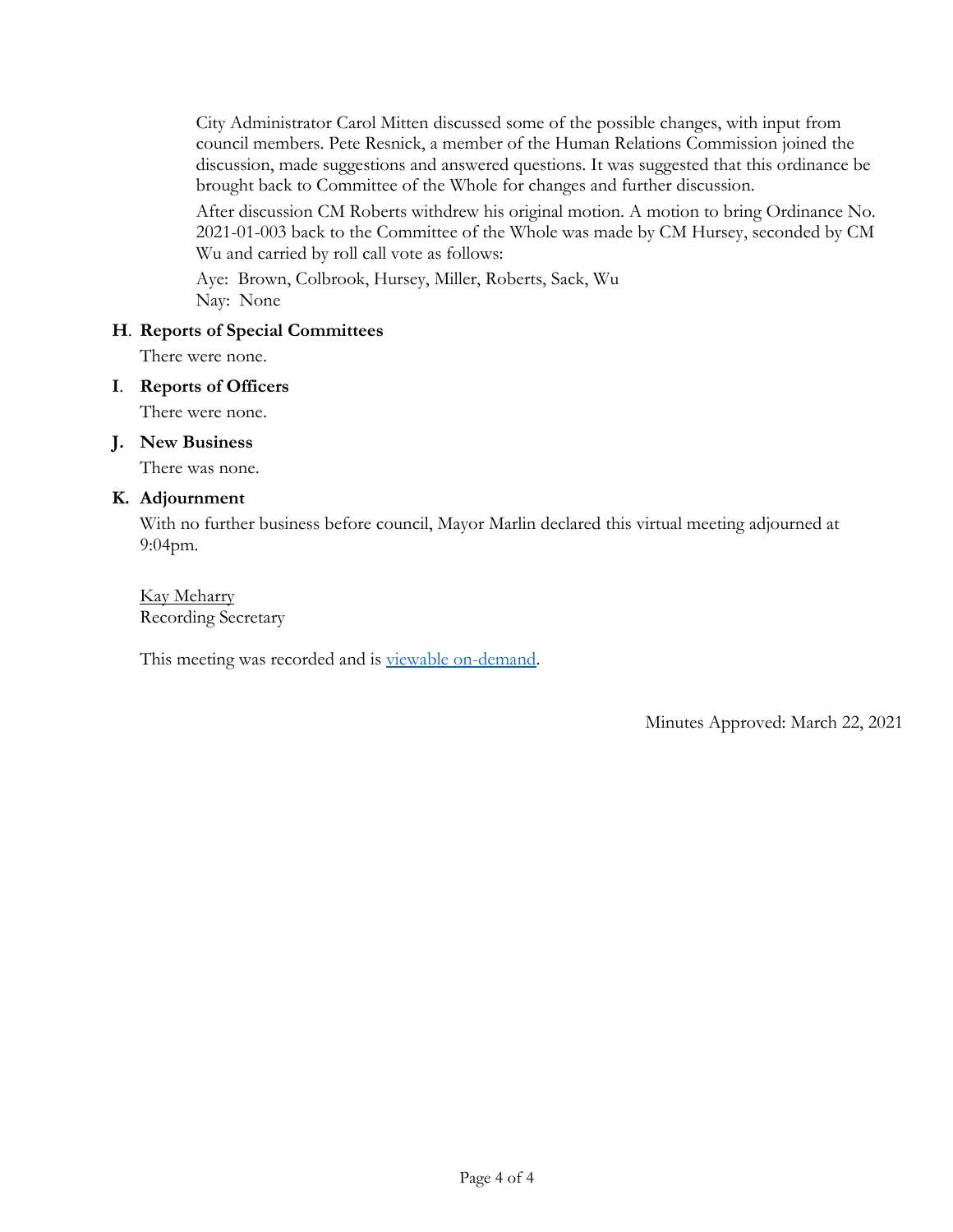| <b>Audrey Ishii</b>                  |
|--------------------------------------|
| <b>!City Council</b>                 |
| <b>PUBLIC INPUT --2/22/21</b>        |
| Monday, February 22, 2021 7:43:42 PM |
|                                      |

#### \*\*\* Email From An External Source \*\*\*

Public Input 2/22/21 by Audrey Ishii. For the record:

As you know, Chris Hansen and the Edgar County Watchdogs have an expensive lawsuit against our City. Last meeting, Edgar County explained how good they are at lawsuits and getting people fired. They had been given a conversation from our closed neighborhood listserv, so I got curious and took a look at Hansen's website. First thing I see is a link to a video clip ridiculing Council Member Shirese Hursey by suggesting she let out a storm of profanities. Then I found that Hansen publicly posted the mortgage and deed of a City employee just to prove that he could do it. Finally, I saw that he doesn't even respect his own privacy, he listed the FOIA number of his request for all of his own police complaints. So I requested his same FOIA from the City. Please write down these numbers, because you can request it too and you need to: 2019-F-387 and 2020-F-386.

It turns out that Hansen filed 81 police complaints last year. The other 42,000 of us Urbana-ites filed 13, in a very difficult year. Many of his were multiple complaints requiring long reports to respond, obviously a lot of work and expense that we taxpayers are paying for. So I read a few. May 2019. He called 911 because two black boys walked from the alley to the street through his yard. He told 911 that it was an attempted bike theft and he was chasing them. He continued to chase, but eventually the police found him, found the boys, and refused to arrest them. They looked at Hansen's recordings--the boys did not even slow as they passed his bikes. The black boys said he has followed their friends in the past, and he is known to accuse black males of theft. He then claimed criminal trespass justified his chase. Officers asked him how he would feel if the roles were reversed, and he were the one being pursued? He replied that he was doing his civic duty. This single police complaint has been the subject of thousands of dollars of FOIAs and appeals by Hansen, paid by the City taxpayers. So I opened another one. Again he called 911 this time in October 2019 about an attempted bike theft by a black male. The police came. They asked him if a bike was locked. He said it was. The police tilted it a bit, and said it is not. Hansen filed an official complaint that the police tampered with his bike. Another item was that officers he had previously complained about came to his call and this made him "uncomfortable". He has made 81 complaints in one year, and the police are supposed to make sure that no one named ever answers his calls? Can we let that sink in for a moment? But it gets worse.

Hansen had 28 FOIAs between Jan-Jul in 2020. The FOIAs cost even more than the police complaints because of legal work. This is REAL money, not just a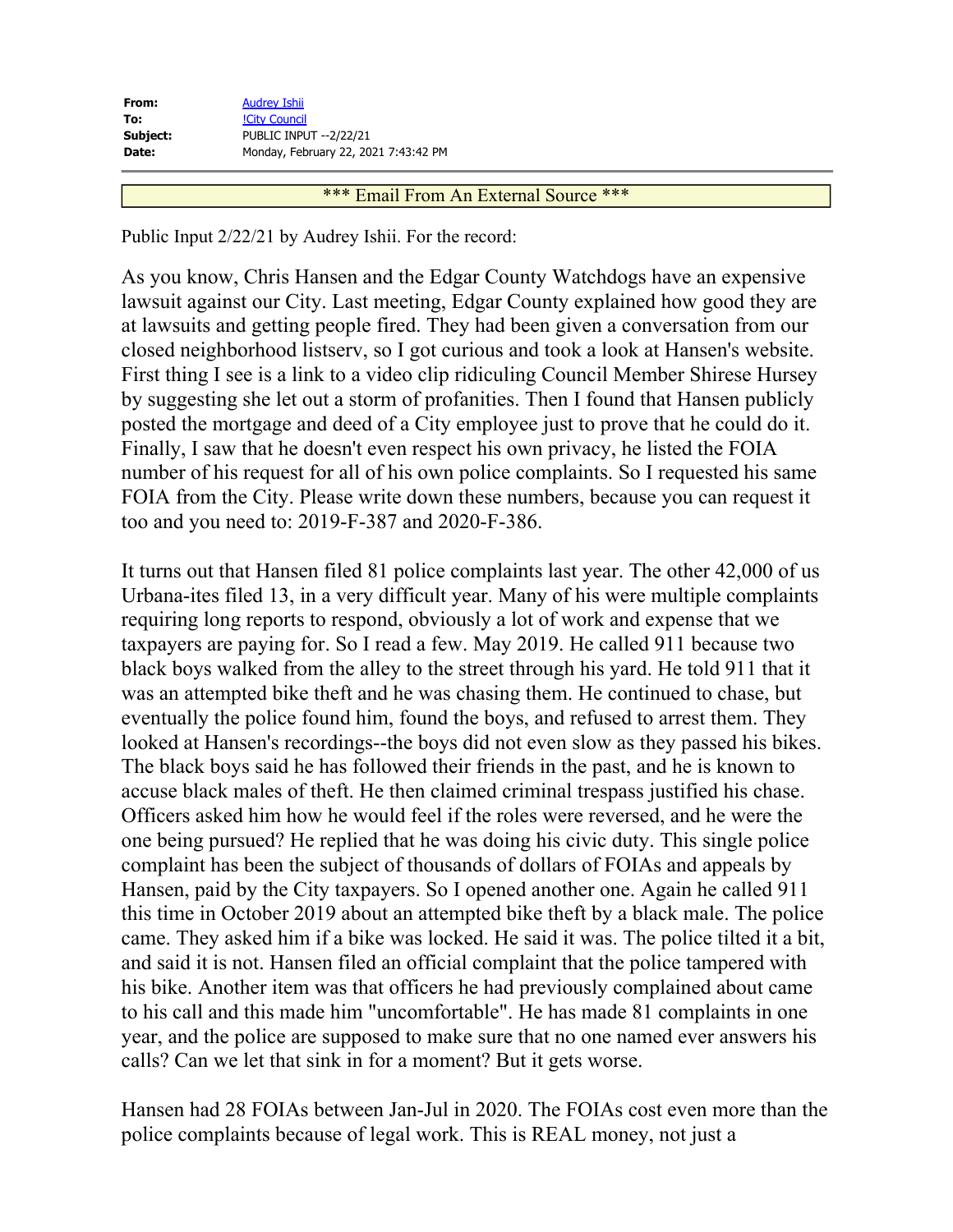rearrangement of tasks! Hires are being made to cope. Did you know that you can request a log of the FOIAs by Hansen, his associates, and his pseudonyms? Please order the FOIAs he's already filed, save the City some work. Naturally, he won't have these on his website, so get them from the City. It's all free, and that is why he has weaponized it, because it costs him nothing until he became subject to the legal State remedy of recovering a small part of the actual expense from abusive requesters. He says that he is a watchdog for the community but please, do order the logs of his FOIA's and appeals and judge for yourself. Please Imagine what Urbana could do with the tens to hundreds of thousands that we the taxpayers have spent to address the incredible sense of entitlement, and privilege of this one man. I demand that Urbana shut this man down. You say you want to fix structural racism, then let's stop indulging the person who is making 911 calls to complain about the very existence of black boys.

He has weaponized police complaints and FOIA's long before April, and since then he has used Aleyah as the human shield for his white rage. Could we be uplifting the Aleyahs in this City with the money we're using to coddle this one man?

The reason I know that these anonymized numbers presented by the City were Hansen is because the FOIA numbers in Item 1. cross referened with numbers on his website checkcu.org. The police complaints from his 2020-F-386 FOIA match with police complaints in the log, which told me that he is Complainant #3.

1. Hansen was personally responsible for 81 of 94 police complaints in 2020. The average number of complaints between 2010 to 2019 was 9. Urbana estimated that the processing of these complaints costs was \$42,500. Hansen appealed 60 of his 94 police complaints. The typical appeal is estimated at \$1,500 including staff time and paying a hearing officer, but not including the time of the volunteer police review board. Hansen's appeals for 2020 would cost Urbana \$120,000 to review. This information is from the Oct. 26 council meeting https://urbanaillinois.us/sites/default/files/attachments/CPRB Memo and Logs.pdf

2. Between Jan and July 2020, Hansen submitted 28 Freedom of Information Act requests (FOIAs) with 14 extra parts. The cost of processing varies, but a typical topic is to demand all documentation of the processing of one of his previous FOIAs or one of his numerous police complaints. Another is to make multiple demands in "one" FOIA. This is an Edgar County Watchdog strategy to destroy government effectiveness. [https://urbanaillinois.us/sites/default/files/attachments/FOIA\\_Presentation.pdf](https://urbanaillinois.us/sites/default/files/attachments/FOIA_Presentation.pdf)

Examples:

2020-F-386, demands that Urbana: "...supply the following: any and all documents related [to] investigations performed on police complaints by Christopher Hansen after December 1 2019."

2020-F-269 seeks: "[D]ocuments related to an incident on May 12 around 10pm involving a damaged van on the 500 block of W Illinois St" including any audio and video recordings: (2) "[D}ocuments related to the Urbana CPRB regarding the resignation of Grace Miller, the placement of Mikhail Lyubanksy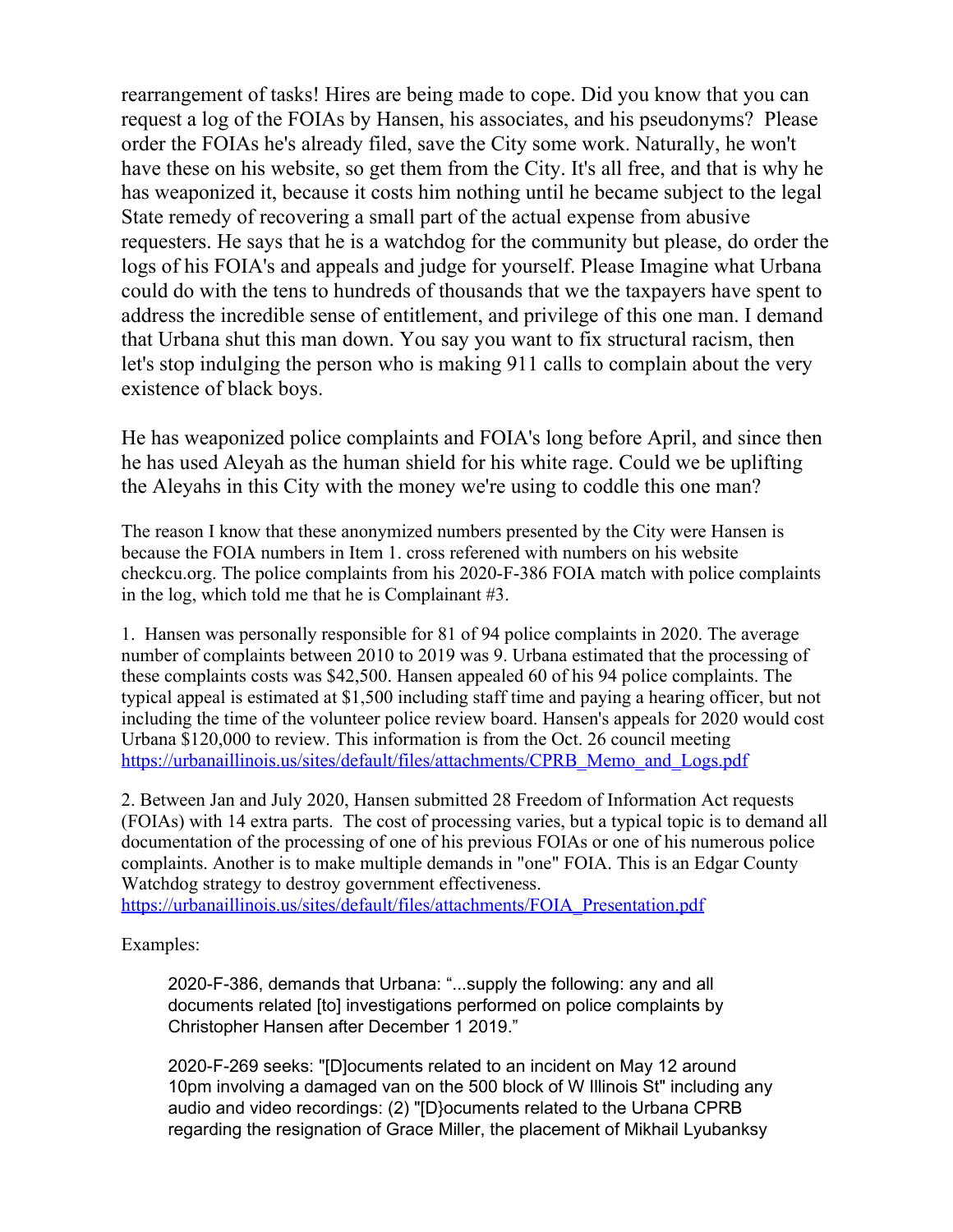as chair, and the resulting vacant board seat which the City now seeks to fill[;}" (4)"All emails to/from Vacellia Clark during 2020[;]" and (5) "All emails to/from Diane Wolfe Marlin during March and April of 2020[.]" He also requested the body camera video from the police officer with whom he had a 30-second interaction because she asked him to step away from the van that she was investigating, as well as dashcam. The next day he submitted a new FOIA with some reduced timeframes as well as the unredacted copy of the Police Department policy. (May 14-15, 2020)

3. Hansen makes appeals of his FOIAs to the State Public Access Bureau (PAC) for nearly that he doesn't obtain, whether so trivial as a private individual's cellphone number, or the fees that are legally charged because he has been determined by the PAC to be a "recurrent" (a nice way to say "weaponizing") requester. In 2020, he made 23 FOIA/OMA appeals, while people associated with Hansen made another 16. He then touts these numbers of appeals to be evidence of serious problems in Urbana. The vast majority of the appeals have not been taken up at all by the PAC. He completely loses about 75% of what are taken up (about 6 of 8), including the identification of himself as a recurrent requester.

If the PAC determines that Urbana can unredact the smallest thing, suggests a fee recomputation, or as in the bodycam case above--that they should supply Hansen the 30 seconds of bodycam in which the police officer asked him to step away from the van (not HIS van of course, just one of the many cases in which he is trying to generate another police complaint), he then asserts the individual City official or employee is criminal, lying, acting unlawfully, illegally, or corruptly. Does he not notice that logically, these descriptors should then equally apply to himself in all the points that he has lost? For example, the two of his filings alleging Open Meetings Act (OMA) violations that the PAC reviewed were rejected, but this did not stop him from filing a lawsuit together with his Edgar County Watchdogs friends.

Sadly, while these effort cost Hansen nothing (until the recent imposition of fees), the cost to the City and State is enormous. Even an outright rejection involves City time in providing legal justifications for their decisions, and likewise, the generation of pages of legalese back from the State. These require expertise to process and manage that is very expensive. How much more can Urbana taxpayers afford?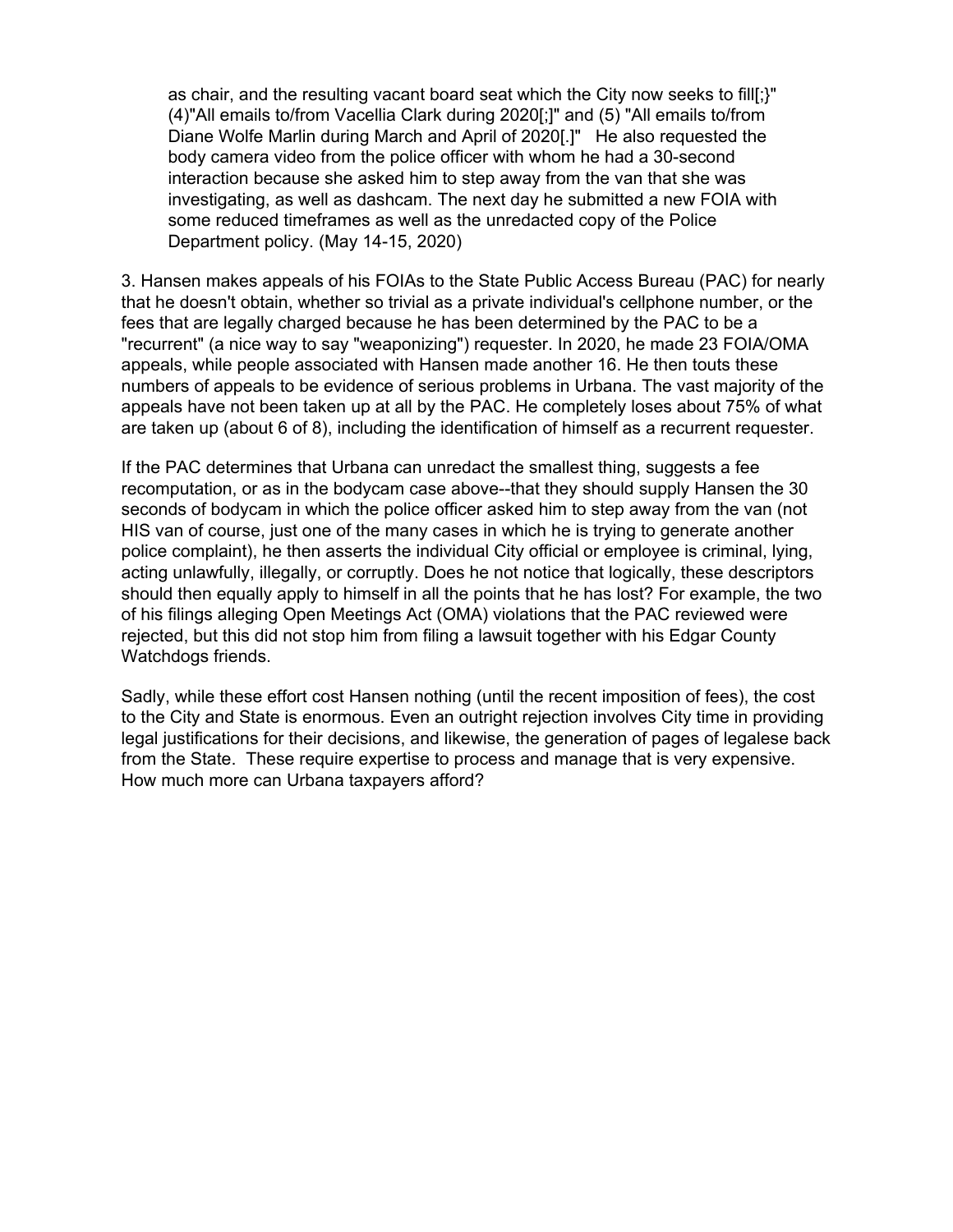| From:        | Melinda Carr                                                              |
|--------------|---------------------------------------------------------------------------|
| To:          | !City Council, !UseofForcePolicy                                          |
| Subject:     | PUBLIC INPUT - Use of Force Policy Comments & Resolution No. 2021-02-007R |
| Date:        | Monday, February 22, 2021 4:53:58 PM                                      |
| Attachments: | MACUV Use of Force ACLU NAACP Feb 22 2021 Final Copy.docx                 |

#### \*\*\* Email From An External Source \*\*\*

Dear Mayor Marlin and Members of the Urbana City Council:

Attached is a message on behalf of the Ministerial Alliance of Champaign-Urbana and Vicinity with a majority of the document related to updated comments on the Use of Force Policy (these comments are directed to the email address assigned for this information, and I have included that address to provide input for the policy).

In addition, we are proposing brief recommendations to tonight's agenda for Resolution No. **2021-02- 007R "Resolution Prioritizing Tactical De-escalation in the Use of Force Policy and Police Transparency in Urbana**". These recommendations are highlighted at the bottom of page 1 and correspond to Sections 2 and 3 of the Resolution and pertinent information.

Please enter these comments into the record for the Resolution and pertinent information, and I will also plan to provide verbal input at the meeting.

Elderess Melinda Carr Vice President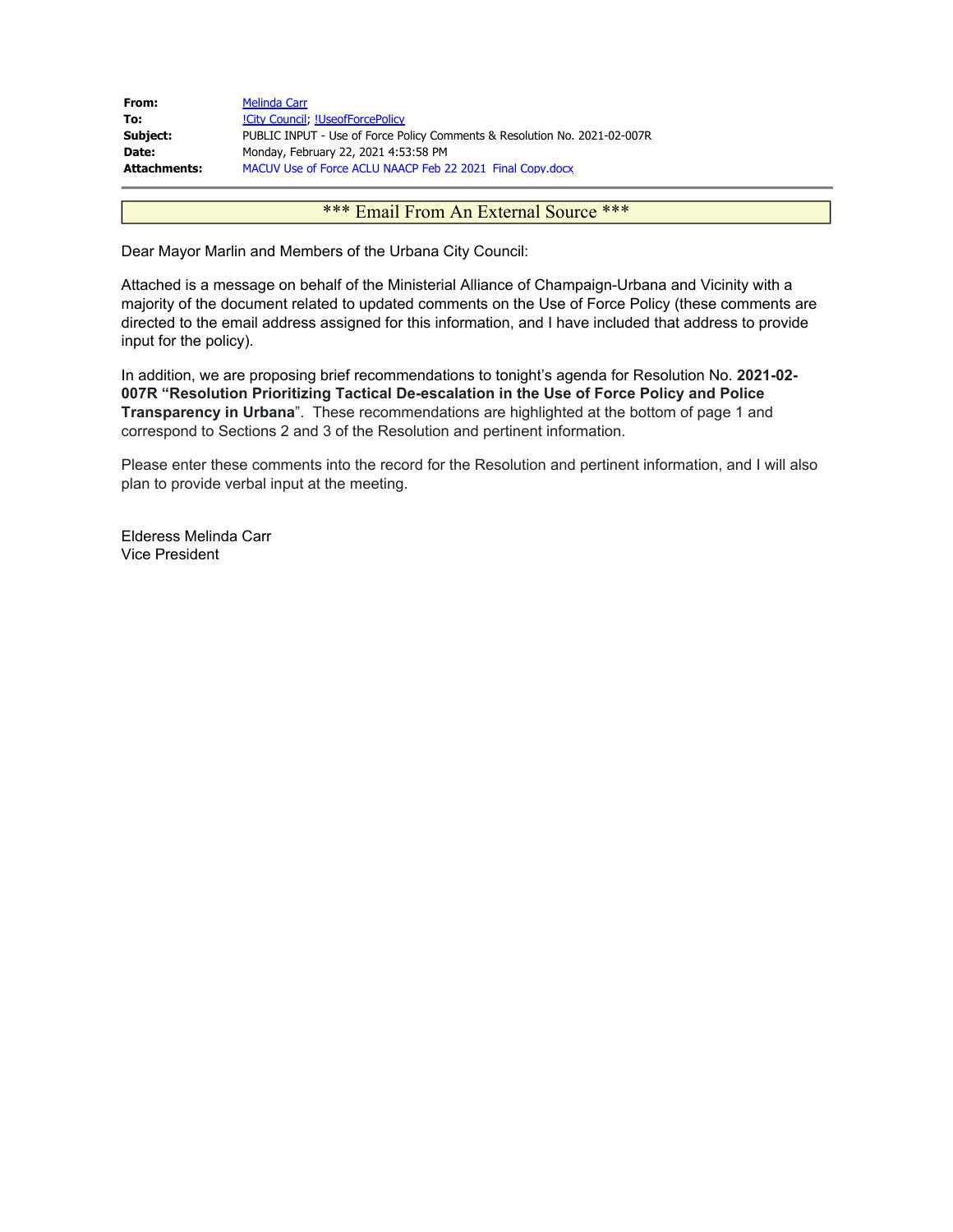

**The Ministerial Alliance of Champaign-Urbana & Vicinity P. O. Box 6693 Champaign, IL 61826**

February 22, 2021

Dear Mayor Marlin and Members of the City Council:

We write to express our support of the proposal for a new use of force policy for the Urbana Police Department (UPD) prepared by Carol Spindel of the Champaign County ACLU and Minnie Pearson, president of the NAACP-Champaign County Branch.

We strongly support the proposed draft which focuses on the service model of mandatory de-escalation in community policing. The introductory paragraphs set the tone for specific actions stated in the policy that will guide UPD in this commitment including "building and rebuilding public trust through transparency with the public about every use of force and accountability for every officer who uses or threatens force." Affirming that, "Any violation of this policy and any use of excessive or unnecessary force will result in disciplinary action, up to and including termination, in addition to any criminal or civil liabilities provided by law." In addition, the policy notes, "Rebuilding trust between the UPD and Urbana's Black and brown communities requires understanding that past incidents involving force have had negative consequences for these communities. Bringing an active and intentional awareness of this historical trauma to officer training and daily interactions is an important component of effective de-escalation and community policing."

We are also encouraged to see the policy change in **Section 11 - Military Equipment.** In 2014, more than a dozen local organizations including the CU Citizens for Peace and Justice and the Ministerial Alliance publicly denounced the use of military style assault rifles, insisted that such weapons not be used against minors (especially in schools), peaceful protestors, and in serving routine warrants and arrests; and asked that clear policies be developed on their usage.

We understand some areas of the proposal are still under development and will be reviewed with the UPD, Mayor and City Council as appropriate. These include: Procedures for Reporting Incidents Involving Use of Force in the Department, to the Use of Force Review Board, and to the Civilian Police Review Board. Currently pending are substantial recommendations from a Petition to the Civilian Police Review Board (CPRB) ("a categorized list from CPRB Petition" at [https://urbanaillinois.us/cprb\\_information\)](https://urbanaillinois.us/cprb_information) and updates to state laws on police and criminal justice reforms.

Accountability remains a major concern of the Ministerial Alliance, in line with the recommendations we submitted to the Use of Force review process on November 20, 2020. Those recommendations have not yet been fully addressed to include viable options (see summary of community input entitled "Consolidated Use of Force Listening Sessions Public Input Questions and Comments," presented at the January 11, 2021 meeting of the Urbana City Council).

The Ministerial Alliance respectfully asks that careful attention be given to our oversight recommendations from last November, as work on revising departmental policies continues.

Resolution 2021-02-007R "Resolution Prioritizing Tactical De-escalation in the Use of Force Policy and Police Transparency in Urbana" is scheduled to be submitted for approval at today's City Council meeting (February 22, 2021).

**In Section 2 of the Resolution**. we propose adding **at least two** Urbana civilian residents on the Use of Force Review Board to increase transparency and impartiality. This board is currently composed of all internal affairs' departmental leadership. Individuals selected to serve on the board should be community advocates.

In addition, because of the limited oversight authority of the Mayor and City Council and past delays of reporting data of citizen interaction, there should be more frequent review of reports for use of force data. In Section 3 of the Resolution, we propose changing to a quarterly or at least **biennial reporting of this information**.

With respect to disciplinary authority, we note the following significant difference between Urbana and Champaign:

In the City of Urbana, the Chief of Police has final department authority for police discipline. The Chief of Police may also delegate disciplinary authority to Supervisors, but only the Chief of Police has the authority to carry out certain actions as outlined in the policy. **(Ref: Disciplinary Policy 322).** It appears the Mayor only has authority to appoint the Police Chief with approval of the City Council. In the complaint process, the Mayor has final authority in matters where there are differences in the determination of the outcome by the Chief and CPRB.